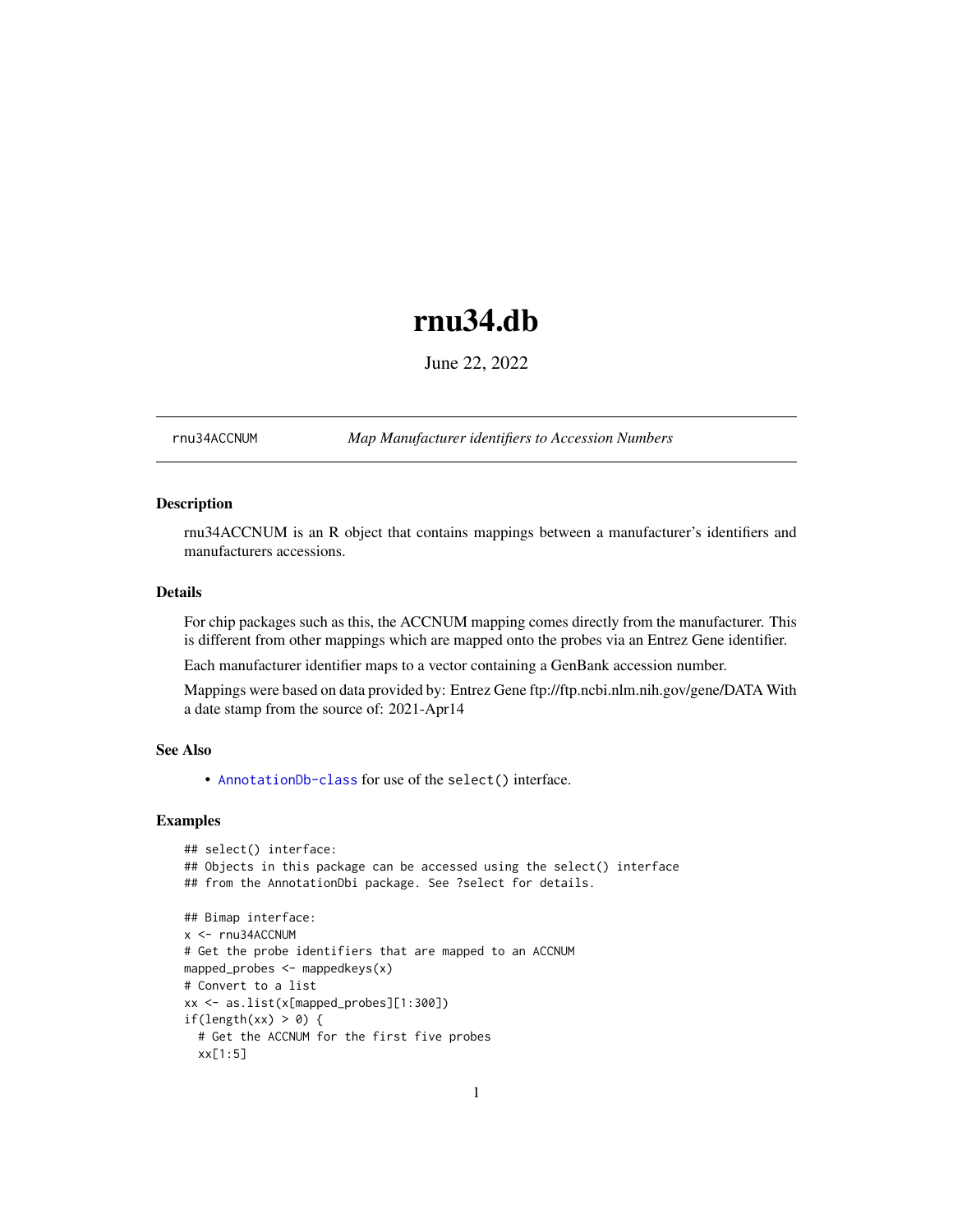```
# Get the first one
 xx[[1]]
}
```
rnu34ALIAS2PROBE *Map between Common Gene Symbol Identifiers and Manufacturer Identifiers*

#### Description

rnu34ALIAS is an R object that provides mappings between common gene symbol identifiers and manufacturer identifiers.

#### Details

Each gene symbol is mapped to a named vector of manufacturer identifiers. The name represents the gene symbol and the vector contains all manufacturer identifiers that are found for that symbol. An NA is reported for any gene symbol that cannot be mapped to any manufacturer identifiers.

This mapping includes ALL gene symbols including those which are already listed in the SYMBOL map. The SYMBOL map is meant to only list official gene symbols, while the ALIAS maps are meant to store all used symbols.

Mappings were based on data provided by: Entrez Gene ftp://ftp.ncbi.nlm.nih.gov/gene/DATA With a date stamp from the source of: 2021-Apr14

#### See Also

• [AnnotationDb-class](#page-0-0) for use of the select() interface.

```
## select() interface:
## Objects in this package can be accessed using the select() interface
## from the AnnotationDbi package. See ?select for details.
## Bimap interface:
# Convert the object to a list
xx <- as.list(rnu34ALIAS2PROBE)
if(length(xx) > 0){
    # Get the probe identifiers for the first two aliases
   xx[1:2]
   # Get the first one
   xx[[1]]
}
```
<span id="page-1-0"></span>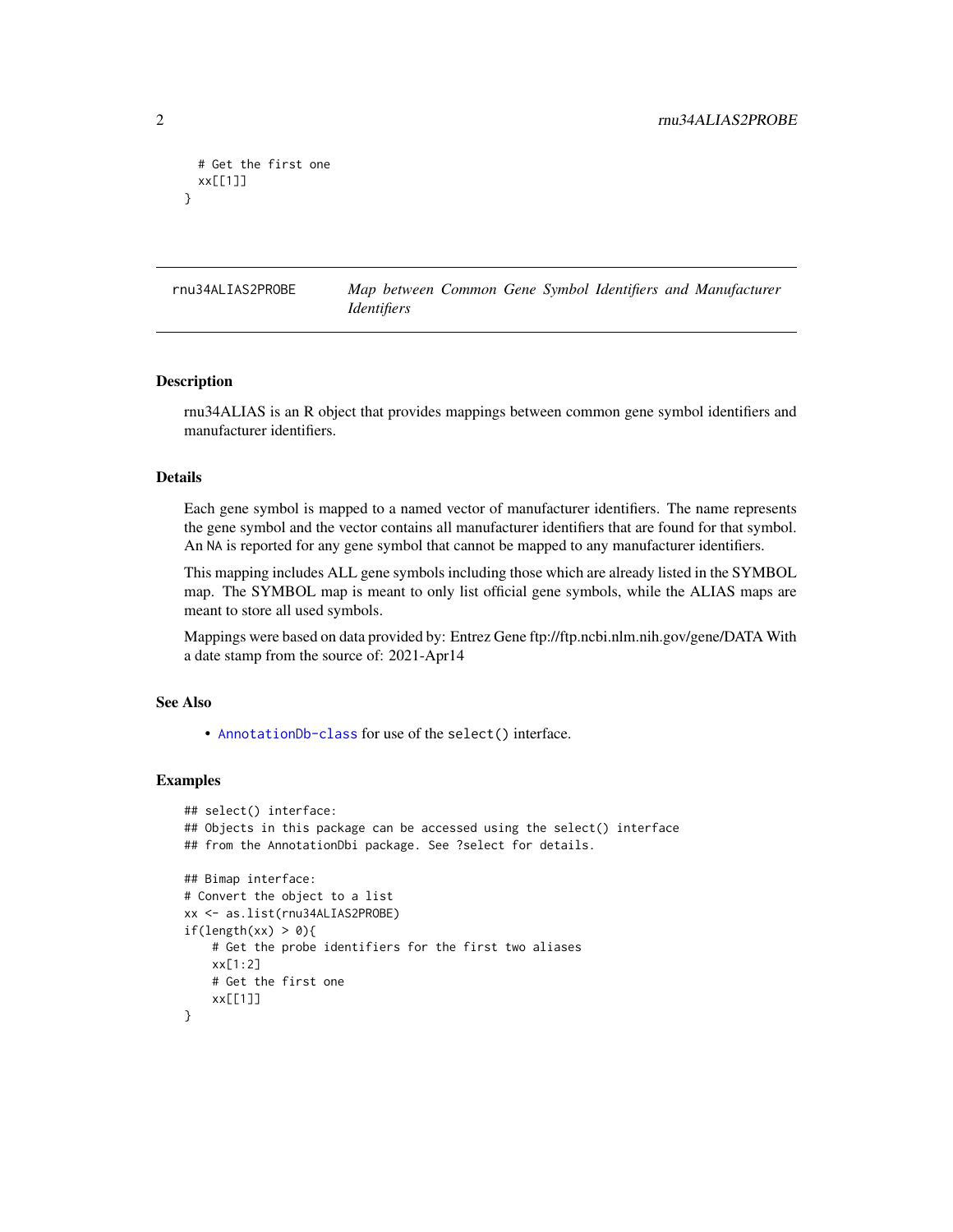<span id="page-2-0"></span>Welcome to the rnu34.db annotation Package. The purpose of this package is to provide detailed information about the rnu34 platform. This package is updated biannually.

Objects in this package are accessed using the select() interface. See ?select in the AnnotationDbi package for details.

#### See Also

• [AnnotationDb-class](#page-0-0) for use of keys(), columns() and select().

#### Examples

```
## select() interface:
## Objects in this package can be accessed using the select() interface
## from the AnnotationDbi package. See ?select for details.
columns(rnu34.db)
## Bimap interface:
## The 'old style' of interacting with these objects is manipulation as
## bimaps. While this approach is still available we strongly encourage the
## use of select().
ls("package:rnu34.db")
```
rnu34CHR *Map Manufacturer IDs to Chromosomes*

#### **Description**

rnu34CHR is an R object that provides mappings between a manufacturer identifier and the chromosome that contains the gene of interest.

#### Details

Each manufacturer identifier maps to a vector of chromosomes. Due to inconsistencies that may exist at the time the object was built, the vector may contain more than one chromosome (e.g., the identifier may map to more than one chromosome). If the chromosomal location is unknown, the vector will contain an NA.

Mappings were based on data provided by: Entrez Gene ftp://ftp.ncbi.nlm.nih.gov/gene/DATA With a date stamp from the source of: 2021-Apr14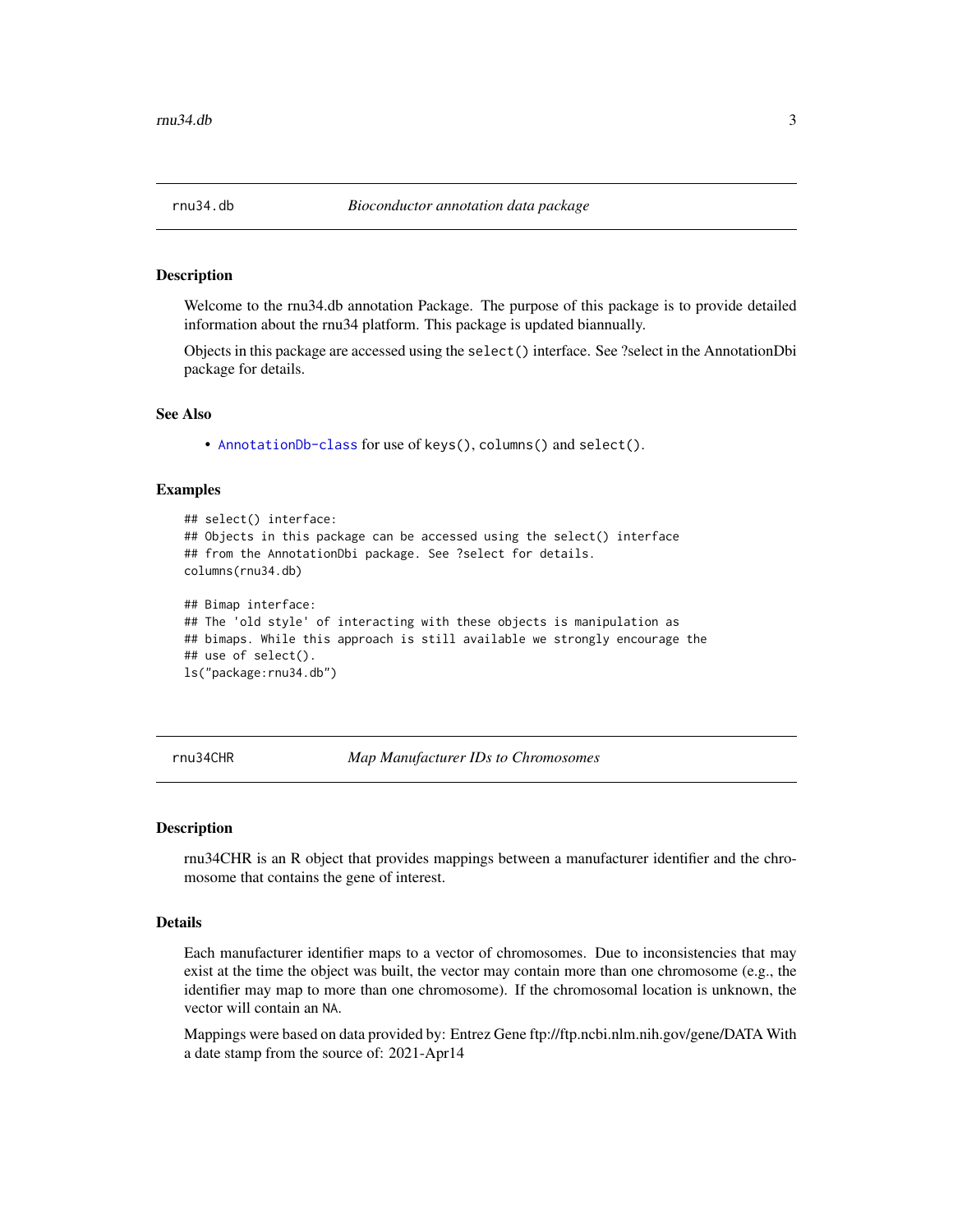#### <span id="page-3-0"></span>See Also

• [AnnotationDb-class](#page-0-0) for use of the select() interface.

#### Examples

```
## select() interface:
## Objects in this package can be accessed using the select() interface
## from the AnnotationDbi package. See ?select for details.
## Bimap interface:
x < -rnu34CHR
# Get the probe identifiers that are mapped to a chromosome
mapped_probes <- mappedkeys(x)
# Convert to a list
xx <- as.list(x[mapped_probes][1:300])
if(length(xx) > 0) {
  # Get the CHR for the first five probes
  xx[1:5]
  # Get the first one
  xx[[1]]
}
```
rnu34CHRLENGTHS *A named vector for the length of each of the chromosomes*

#### Description

rnu34CHRLENGTHS provides the length measured in base pairs for each of the chromosomes.

#### Details

This is a named vector with chromosome numbers as the names and the corresponding lengths for chromosomes as the values.

Total lengths of chromosomes were derived by calculating the number of base pairs on the sequence string for each chromosome.

#### See Also

• [AnnotationDb-class](#page-0-0) for use of the select() interface.

```
## select() interface:
## Objects in this package can be accessed using the select() interface
## from the AnnotationDbi package. See ?select for details.
## Bimap interface:
tt <- rnu34CHRLENGTHS
# Length of chromosome 1
tt["1"]
```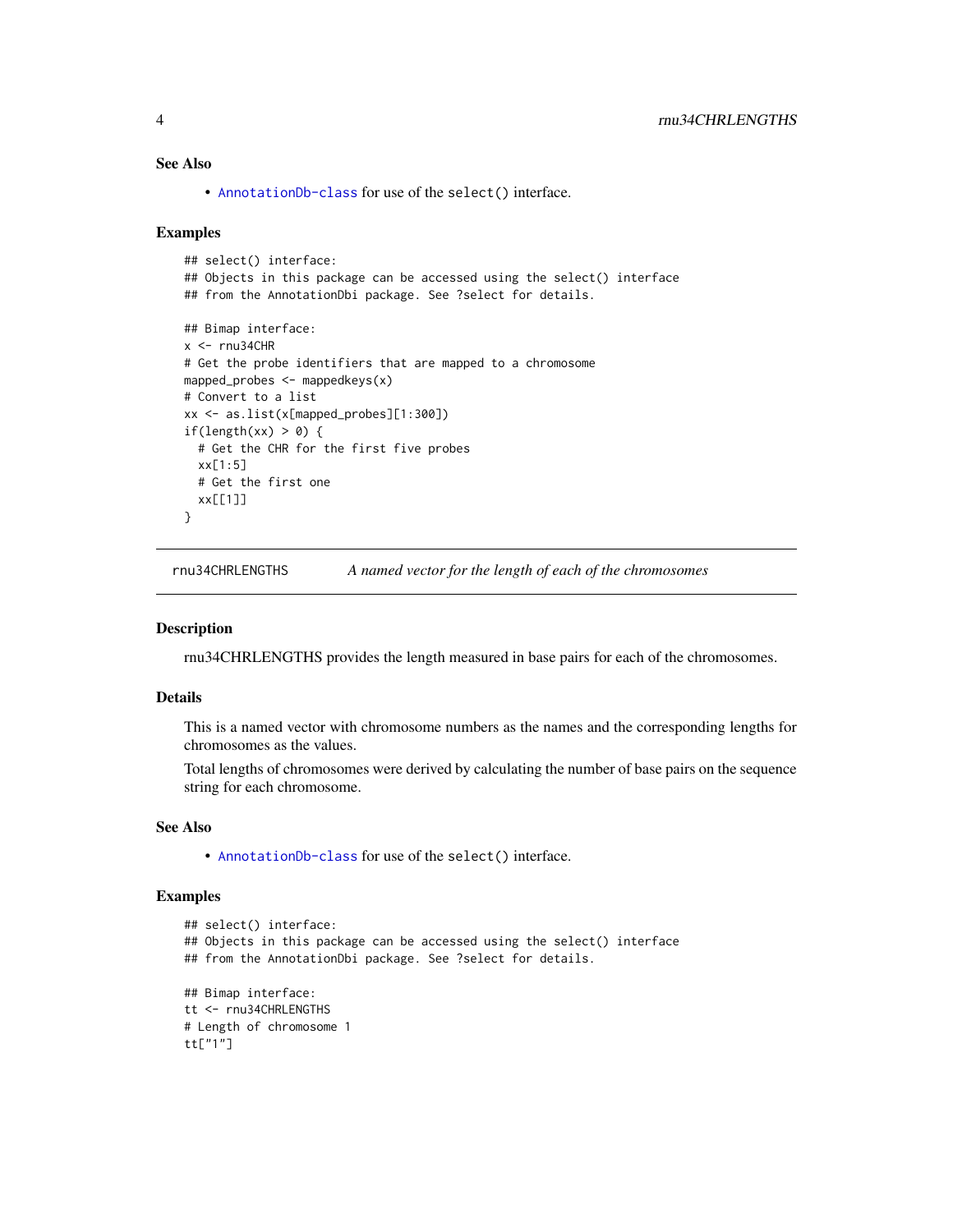rnu34CHRLOC is an R object that maps manufacturer identifiers to the starting position of the gene. The position of a gene is measured as the number of base pairs.

The CHRLOCEND mapping is the same as the CHRLOC mapping except that it specifies the ending base of a gene instead of the start.

#### Details

Each manufacturer identifier maps to a named vector of chromosomal locations, where the name indicates the chromosome. Due to inconsistencies that may exist at the time the object was built, these vectors may contain more than one chromosome and/or location. If the chromosomal location is unknown, the vector will contain an NA.

Chromosomal locations on both the sense and antisense strands are measured as the number of base pairs from the p (5' end of the sense strand) to q (3' end of the sense strand) arms. Chromosomal locations on the antisense strand have a leading "-" sign (e. g. -1234567).

Since some genes have multiple start sites, this field can map to multiple locations.

Mappings were based on data provided by: UCSC Genome Bioinformatics (Rattus norvegicus)

With a date stamp from the source of: 2021-Mar15

#### See Also

• [AnnotationDb-class](#page-0-0) for use of the select() interface.

```
## select() interface:
## Objects in this package can be accessed using the select() interface
## from the AnnotationDbi package. See ?select for details.
## Bimap interface:
x <- rnu34CHRLOC
# Get the probe identifiers that are mapped to chromosome locations
mapped_probes <- mappedkeys(x)
# Convert to a list
xx <- as.list(x[mapped_probes][1:300])
if(length(xx) > 0) {
 # Get the CHRLOC for the first five probes
 xx[1:5]
 # Get the first one
 xx[[1]]
}
```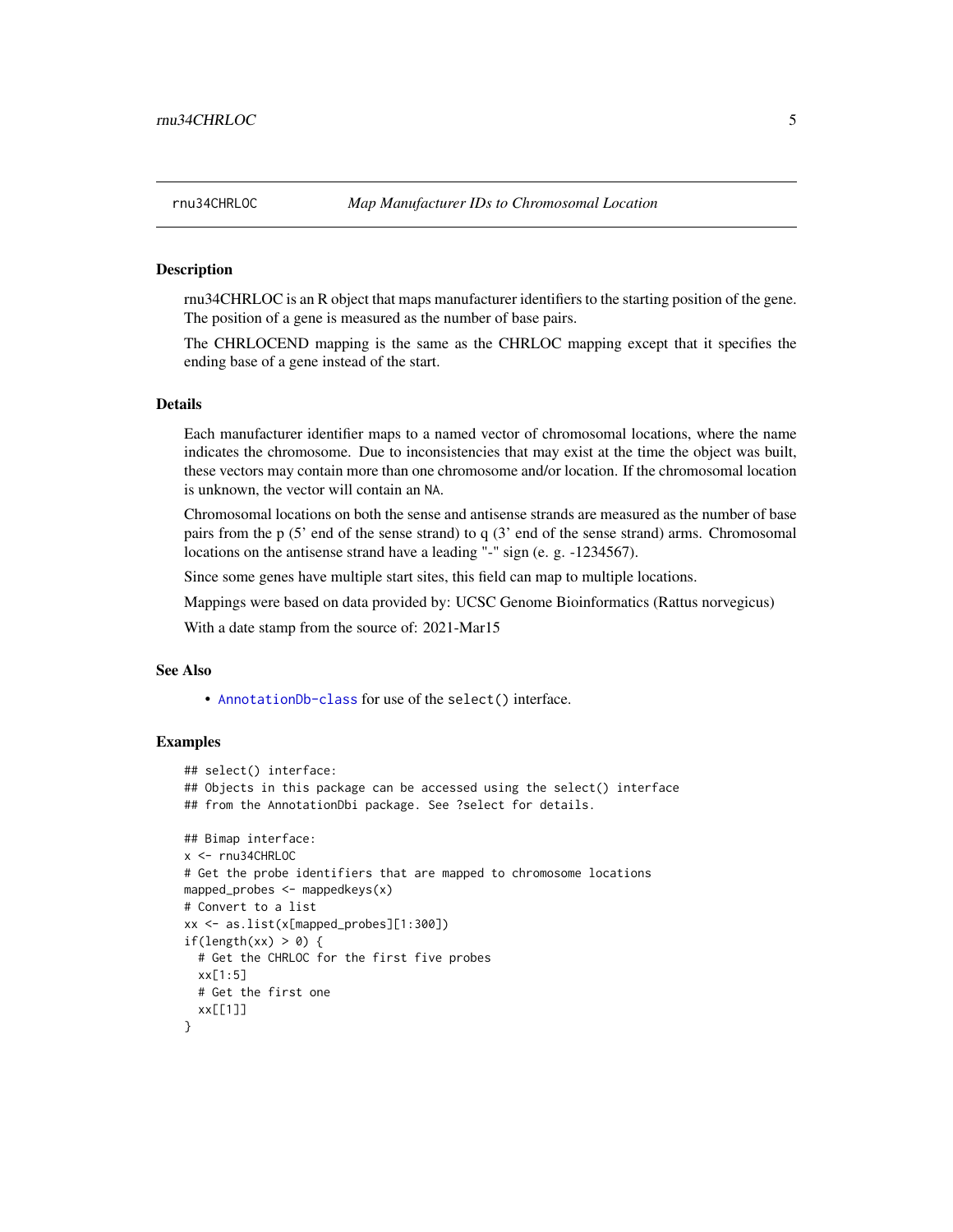rnu34ENSEMBL is an R object that contains mappings between manufacturer identifiers and Ensembl gene accession numbers.

#### Details

This object is a simple mapping of manufacturer identifiers to Ensembl gene Accession Numbers.

Mappings were based on data provided by BOTH of these sources: [http://www.ensembl.org/](http://www.ensembl.org/biomart/martview/) [biomart/martview/](http://www.ensembl.org/biomart/martview/) <ftp://ftp.ncbi.nlm.nih.gov/gene/DATA>

For most species, this mapping is a combination of manufacturer to ensembl IDs from BOTH NCBI and ensembl. Users who wish to only use mappings from NCBI are encouraged to see the ncbi2ensembl table in the appropriate organism package. Users who wish to only use mappings from ensembl are encouraged to see the ensembl2ncbi table which is also found in the appropriate organism packages. These mappings are based upon the ensembl table which is contains data from BOTH of these sources in an effort to maximize the chances that you will find a match.

For worms and flies however, this mapping is based only on sources from ensembl, as these organisms do not have ensembl to entrez gene mapping data at NCBI.

#### See Also

• [AnnotationDb-class](#page-0-0) for use of the select() interface.

```
## select() interface:
## Objects in this package can be accessed using the select() interface
## from the AnnotationDbi package. See ?select for details.
## Bimap interface:
x <- rnu34ENSEMBL
# Get the entrez gene IDs that are mapped to an Ensembl ID
mapped_genes \leq mappedkeys(x)
# Convert to a list
xx <- as.list(x[mapped_genes][1:300])
if(length(xx) > 0) {
 # Get the Ensembl gene IDs for the first five genes
 xx[1:5]
 # Get the first one
 xx[[1]]
}
#For the reverse map ENSEMBL2PROBE:
x <- rnu34ENSEMBL2PROBE
mapped_genes <- mappedkeys(x)
# Convert to a list
```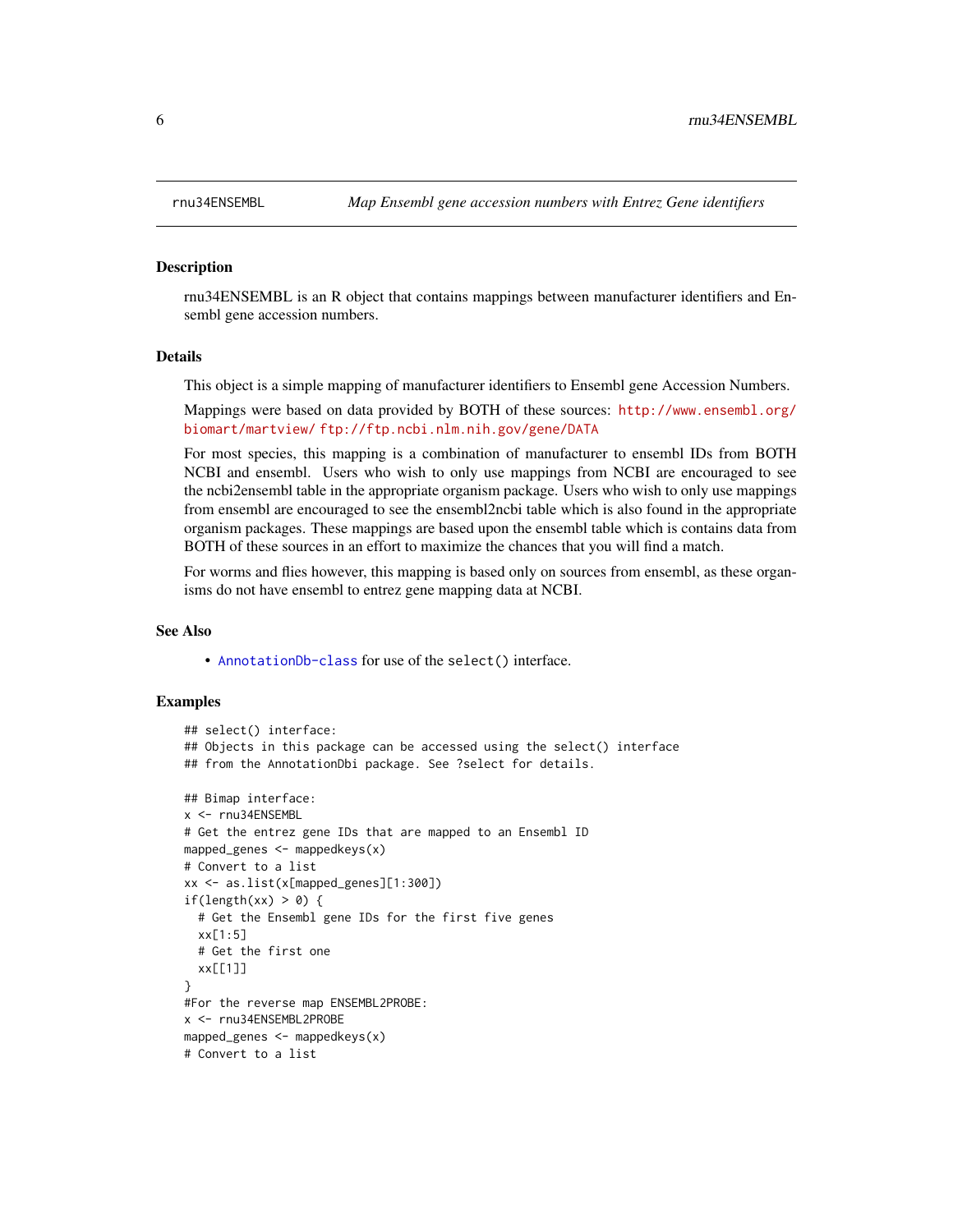#### <span id="page-6-0"></span>rnu34ENTREZID 7

```
xx <- as.list(x[mapped_genes][1:300])
if(length(xx) > 0){
   # Gets the entrez gene IDs for the first five Ensembl IDs
  xx[1:5]
  # Get the first one
  xx[[1]]
}
```
rnu34ENTREZID *Map between Manufacturer Identifiers and Entrez Gene*

#### Description

rnu34ENTREZID is an R object that provides mappings between manufacturer identifiers and Entrez Gene identifiers.

#### Details

Each manufacturer identifier is mapped to a vector of Entrez Gene identifiers. An NA is assigned to those manufacturer identifiers that can not be mapped to an Entrez Gene identifier at this time.

If a given manufacturer identifier can be mapped to different Entrez Gene identifiers from various sources, we attempt to select the common identifiers. If a concensus cannot be determined, we select the smallest identifier.

Mappings were based on data provided by: Entrez Gene ftp://ftp.ncbi.nlm.nih.gov/gene/DATA With a date stamp from the source of: 2021-Apr14

#### References

<https://www.ncbi.nlm.nih.gov/entrez/query.fcgi?db=gene>

#### See Also

• [AnnotationDb-class](#page-0-0) for use of the select() interface.

```
## select() interface:
## Objects in this package can be accessed using the select() interface
## from the AnnotationDbi package. See ?select for details.
## Bimap interface:
x <- rnu34ENTREZID
# Get the probe identifiers that are mapped to an ENTREZ Gene ID
mapped_probes <- mappedkeys(x)
# Convert to a list
xx <- as.list(x[mapped_probes][1:300])
if(length(xx) > 0) {
 # Get the ENTREZID for the first five probes
```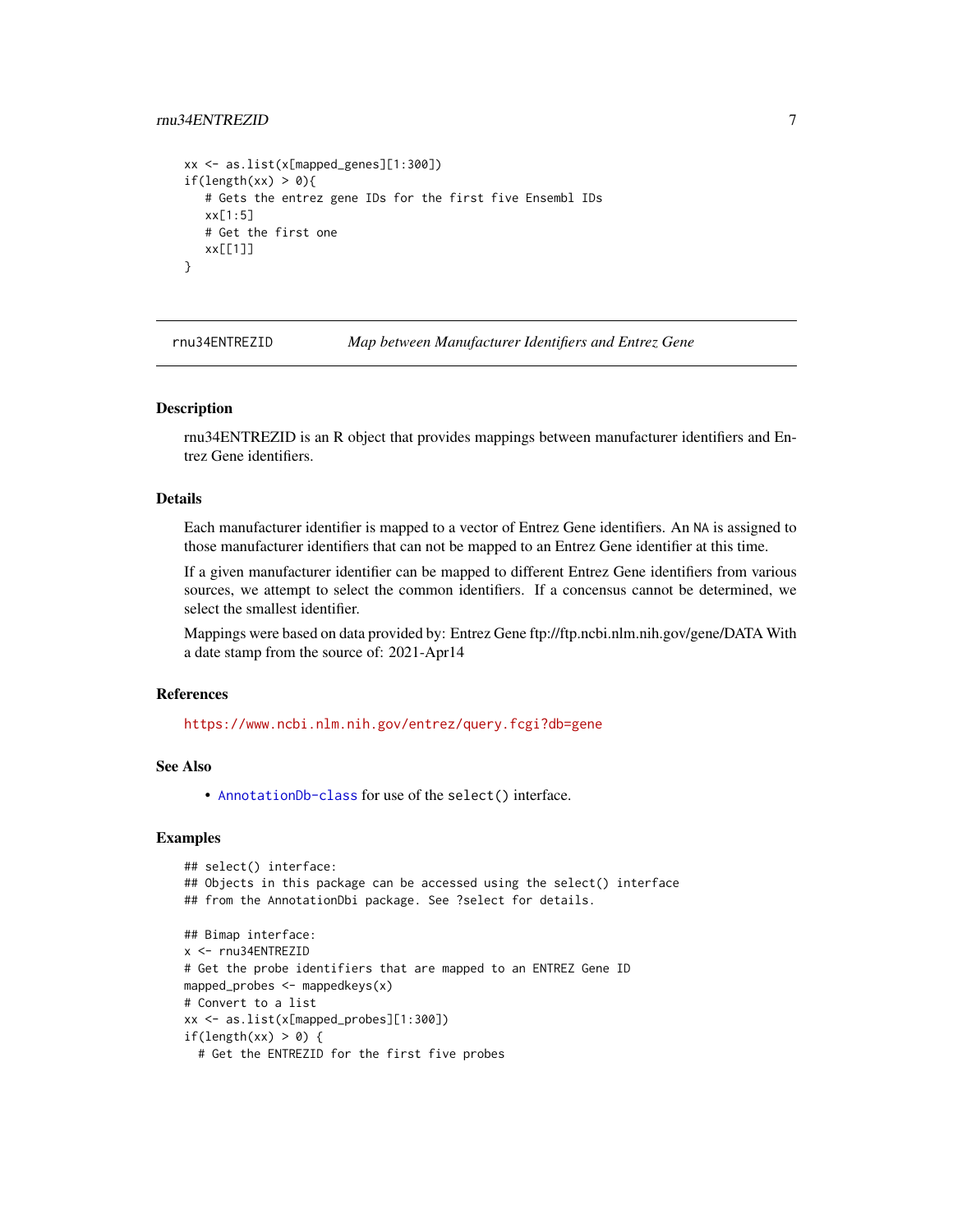```
xx[1:5]
 # Get the first one
 xx[[1]]
}
```
rnu34ENZYME *Maps between Manufacturer IDs and Enzyme Commission (EC) Numbers*

#### Description

rnu34ENZYME is an R object that provides mappings between manufacturer identifiers and EC numbers. rnu34ENZYME2PROBE is an R object that maps Enzyme Commission (EC) numbers to manufacturer identifiers.

#### Details

When the rnu34ENZYME maping viewed as a list, each manufacturer identifier maps to a named vector containing the EC number that corresponds to the enzyme produced by that gene. The names corresponds to the manufacturer identifiers. If this information is unknown, the vector will contain an NA.

For the rnu34ENZYME2PROBE, each EC number maps to a named vector containing all of the manufacturer identifiers that correspond to the gene that produces that enzyme. The name of the vector corresponds to the EC number.

Enzyme Commission numbers are assigned by the Nomenclature Committee of the International Union of Biochemistry and Molecular Biology <http://www.chem.qmw.ac.uk/iubmb/enzyme/> to allow enzymes to be identified.

An Enzyme Commission number is of the format EC x.y.z.w, where x, y, z, and w are numeric numbers. In rnu34ENZYME2PROBE, EC is dropped from the Enzyme Commission numbers.

Enzyme Commission numbers have corresponding names that describe the functions of enzymes in such a way that EC x is a more general description than EC x.y that in turn is a more general description than EC x.y.z. The top level EC numbers and names are listed below:

EC 1 oxidoreductases

EC 2 transferases

EC 3 hydrolases

EC 4 lyases

EC 5 isomerases

EC 6 ligases

The EC name for a given EC number can be viewed at [http://www.chem.qmul.ac.uk/iupac/](http://www.chem.qmul.ac.uk/iupac/jcbn/index.html#6) [jcbn/index.html#6](http://www.chem.qmul.ac.uk/iupac/jcbn/index.html#6)

Mappings between probe identifiers and enzyme identifiers were obtained using files provided by: KEGG GENOME ftp://ftp.genome.jp/pub/kegg/genomes With a date stamp from the source of: 2011-Mar15

<span id="page-7-0"></span>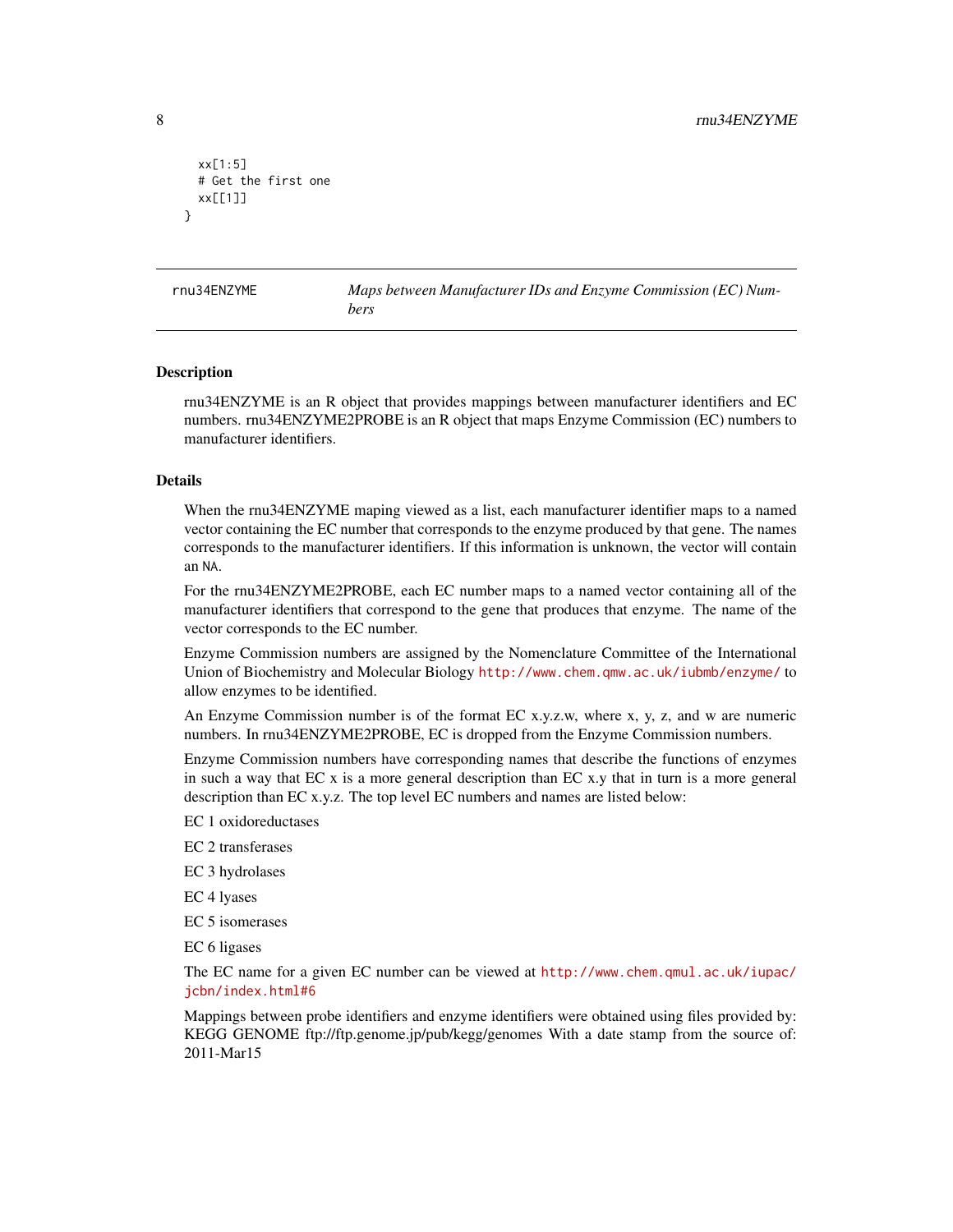#### <span id="page-8-0"></span>rnu34GENENAME 9

#### References

<ftp://ftp.genome.ad.jp/pub/kegg/pathways>

#### See Also

• [AnnotationDb-class](#page-0-0) for use of the select() interface.

#### Examples

```
## select() interface:
## Objects in this package can be accessed using the select() interface
## from the AnnotationDbi package. See ?select for details.
## Bimap interface:
x <- rnu34ENZYME
# Get the probe identifiers that are mapped to an EC number
mapped_probes <- mappedkeys(x)
# Convert to a list
xx <- as.list(x[mapped_probes][1:3])
if(length(xx) > 0) {
  # Get the ENZYME for the first five probes
  xx[1:5]
  # Get the first one
  xx[[1]]
}
# Now convert rnu34ENZYME2PROBE to a list to see inside
x <- rnu34ENZYME2PROBE
mapped_probes \leq mappedkeys(x)
## convert to a list
xx <- as.list(x[mapped_probes][1:3])
if(length(xx) > 0){
   # Get the probe identifiers for the first five enzyme
   #commission numbers
   xx[1:5]
   # Get the first one
  xx[[1]]
}
```
rnu34GENENAME *Map between Manufacturer IDs and Genes*

#### Description

rnu34GENENAME is an R object that maps manufacturer identifiers to the corresponding gene name.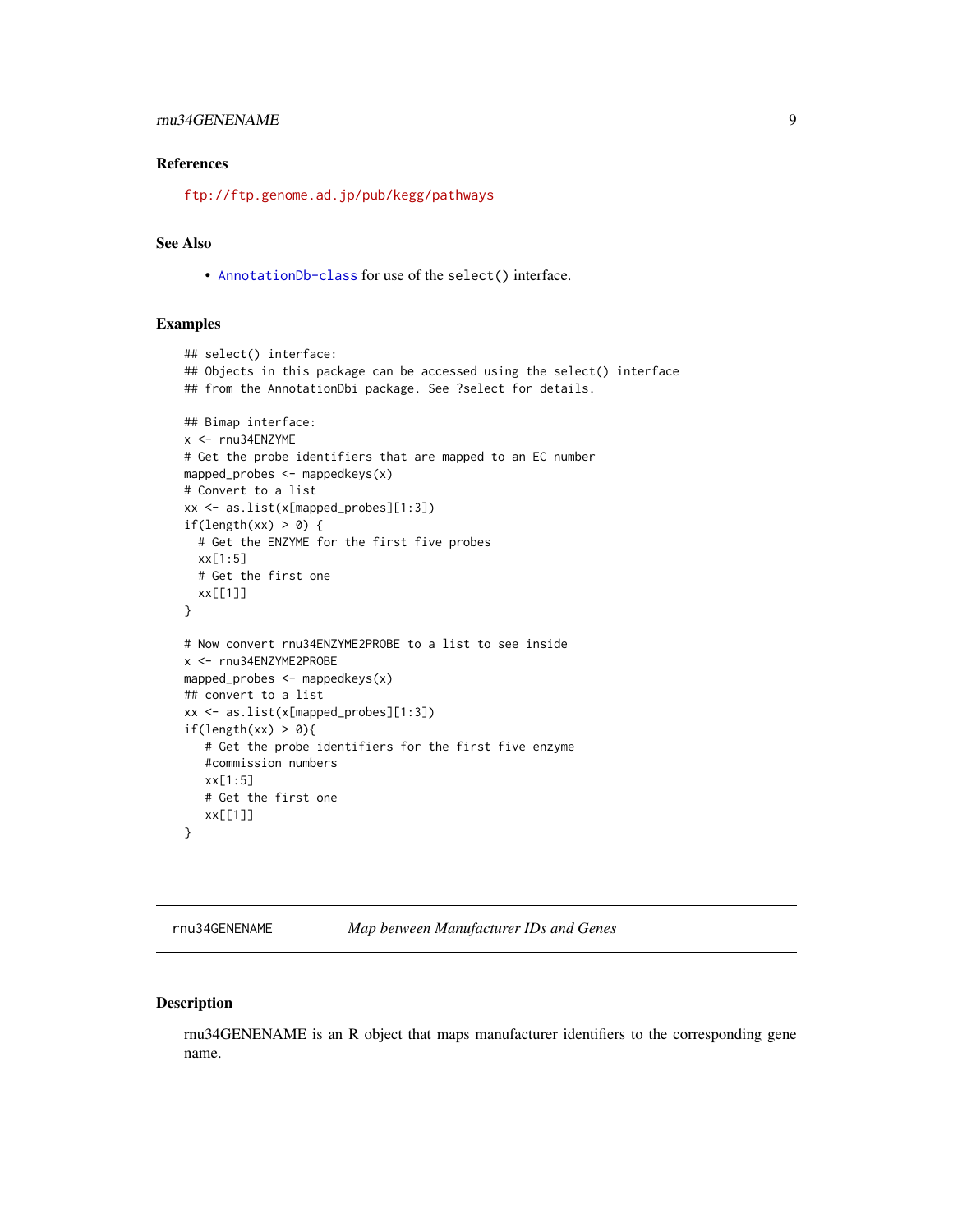#### <span id="page-9-1"></span>Details

Each manufacturer identifier maps to a named vector containing the gene name. The vector name corresponds to the manufacturer identifier. If the gene name is unknown, the vector will contain an NA.

Gene names currently include both the official (validated by a nomenclature committee) and preferred names (interim selected for display) for genes. Efforts are being made to differentiate the two by adding a name to the vector.

Mappings were based on data provided by: Entrez Gene ftp://ftp.ncbi.nlm.nih.gov/gene/DATA With a date stamp from the source of: 2021-Apr14

#### See Also

• [AnnotationDb-class](#page-0-0) for use of the select() interface.

#### Examples

```
## select() interface:
## Objects in this package can be accessed using the select() interface
## from the AnnotationDbi package. See ?select for details.
## Bimap interface:
x <- rnu34GENENAME
# Get the probe identifiers that are mapped to a gene name
mapped_probes <- mappedkeys(x)
# Convert to a list
xx <- as.list(x[mapped_probes][1:300])
if(length(xx) > 0) {
 # Get the GENENAME for the first five probes
 xx[1:5]
 # Get the first one
 xx[[1]]
}
```
rnu34GO *Maps between manufacturer IDs and Gene Ontology (GO) IDs*

#### <span id="page-9-0"></span>Description

rnu34GO is an R object that provides mappings between manufacturer identifiers and the GO identifiers that they are directly associated with. This mapping and its reverse mapping (rnu34GO2PROBE) do NOT associate the child terms from the GO ontology with the gene. Only the directly evidenced terms are represented here.

rnu34GO2ALLPROBES is an R object that provides mappings between a given GO identifier and all of the manufacturer identifiers annotated at that GO term OR TO ONE OF IT'S CHILD NODES in the GO ontology. Thus, this mapping is much larger and more inclusive than rnu34GO2PROBE.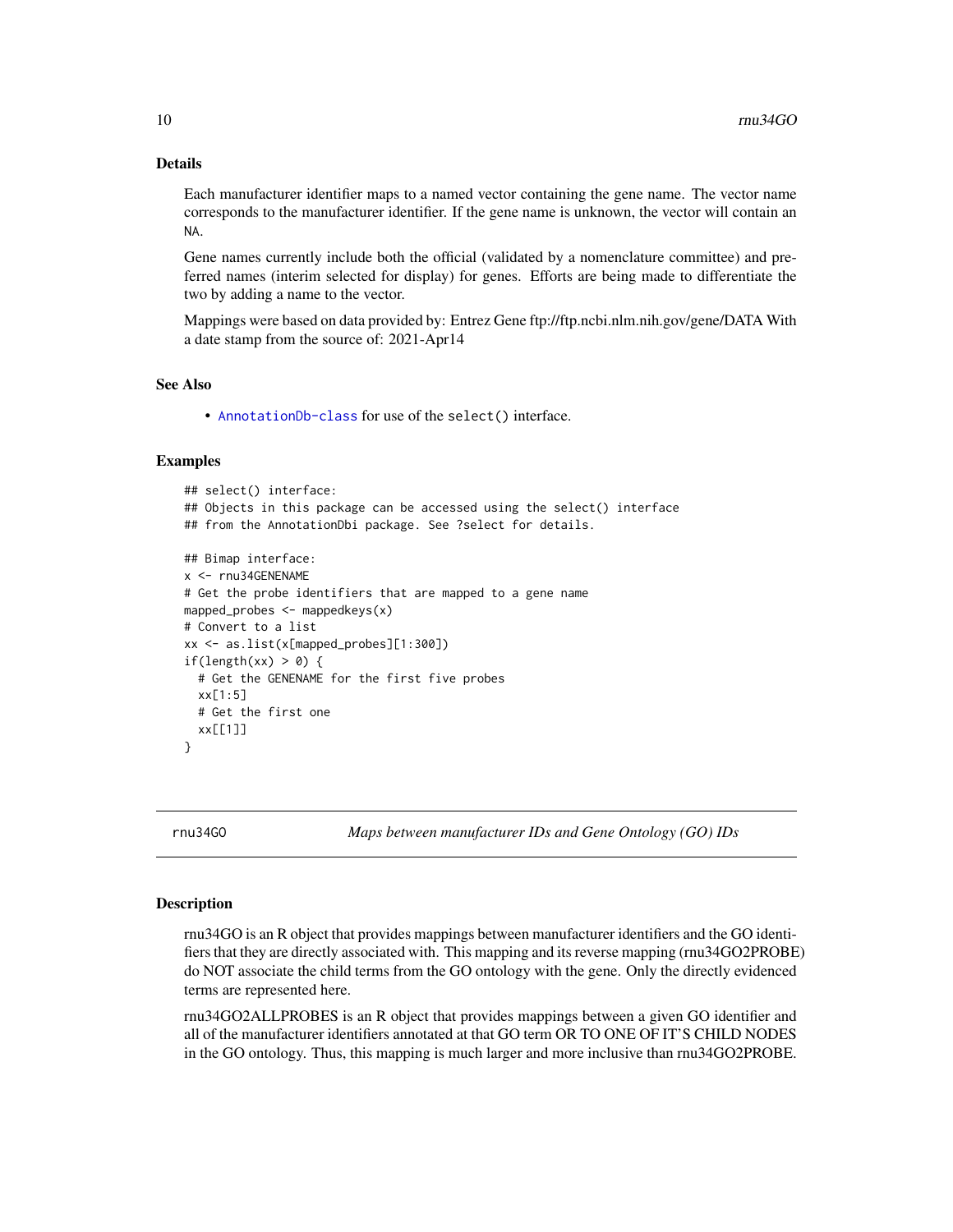#### $run34GO$  11

#### Details

If rnu34GO is cast as a list, each manufacturer identifier is mapped to a list of lists. The names on the outer list are GO identifiers. Each inner list consists of three named elements: GOID, Ontology, and Evidence.

The GOID element matches the GO identifier named in the outer list and is included for convenience when processing the data using 'lapply'.

The Ontology element indicates which of the three Gene Ontology categories this identifier belongs to. The categories are biological process (BP), cellular component (CC), and molecular function (MF).

The Evidence element contains a code indicating what kind of evidence supports the association of the GO identifier to the manufacturer id. Some of the evidence codes in use include:

IMP: inferred from mutant phenotype

IGI: inferred from genetic interaction

IPI: inferred from physical interaction

ISS: inferred from sequence similarity

IDA: inferred from direct assay

IEP: inferred from expression pattern

IEA: inferred from electronic annotation

TAS: traceable author statement

NAS: non-traceable author statement

ND: no biological data available

IC: inferred by curator

A more complete listing of evidence codes can be found at:

<http://www.geneontology.org/GO.evidence.shtml>

If rnu34GO2ALLPROBES or rnu34GO2PROBE is cast as a list, each GO term maps to a named vector of manufacturer identifiers and evidence codes. A GO identifier may be mapped to the same manufacturer identifier more than once but the evidence code can be different. Mappings between Gene Ontology identifiers and Gene Ontology terms and other information are available in a separate data package named GO.

Whenever any of these mappings are cast as a data.frame, all the results will be output in an appropriate tabular form.

Mappings between manufacturer identifiers and GO information were obtained through their mappings to manufacturer identifiers. NAs are assigned to manufacturer identifiers that can not be mapped to any Gene Ontology information. Mappings between Gene Ontology identifiers an Gene Ontology terms and other information are available in a separate data package named GO.

All mappings were based on data provided by: Gene Ontology http://current.geneontology.org/ontology/gobasic.obo With a date stamp from the source of: 2021-02-01

#### References

<ftp://ftp.ncbi.nlm.nih.gov/gene/DATA/>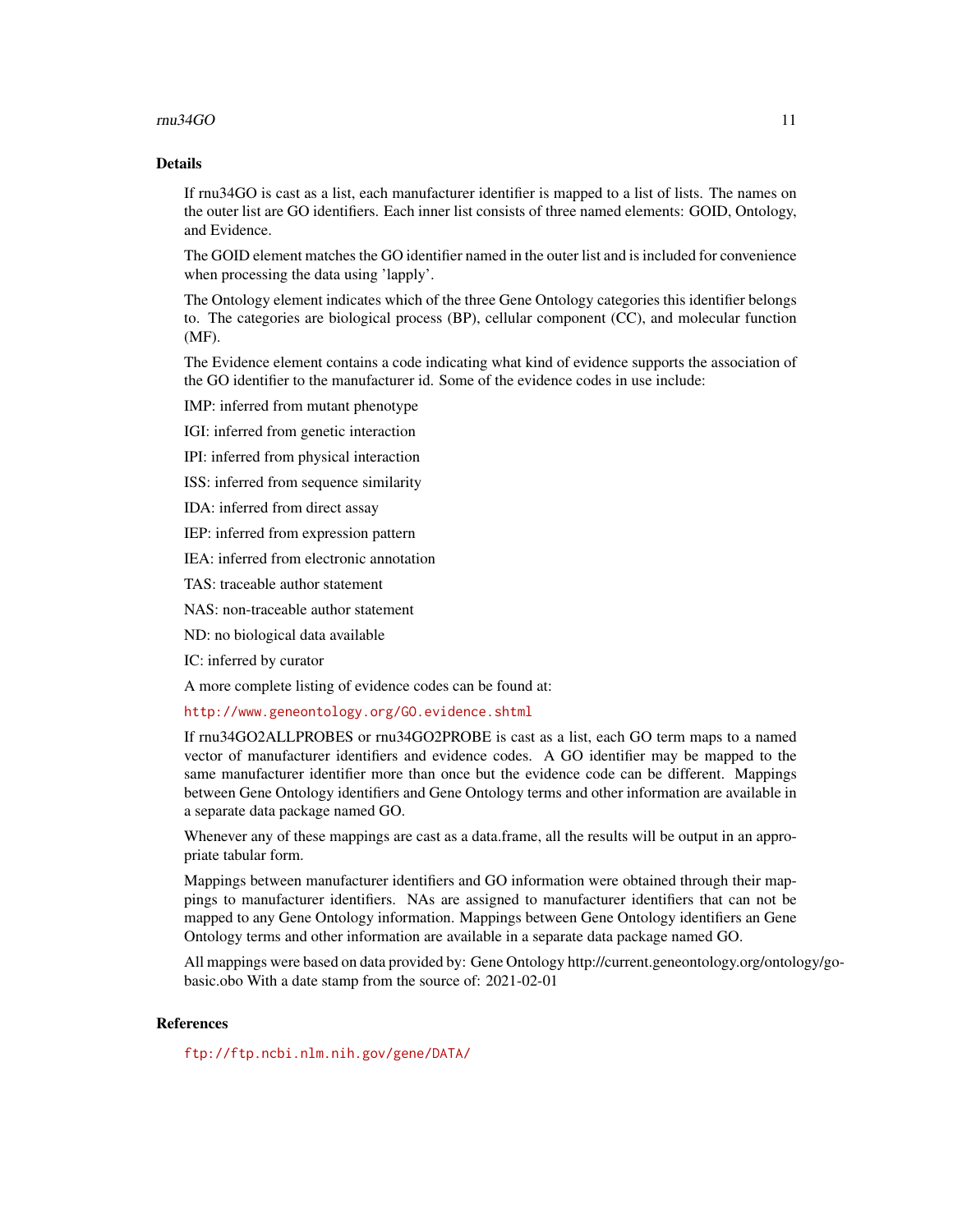#### <span id="page-11-0"></span>See Also

- [rnu34GO2ALLPROBES](#page-9-0)
- [AnnotationDb-class](#page-0-0) for use of the select() interface.

```
## select() interface:
## Objects in this package can be accessed using the select() interface
## from the AnnotationDbi package. See ?select for details.
## Bimap interface:
x < - rnu34GO
# Get the manufacturer identifiers that are mapped to a GO ID
mapped_genes <- mappedkeys(x)
# Convert to a list
xx <- as.list(x[mapped_genes][1:300])
if(length(xx) > 0) {
    # Try the first one
   got \leq -xx[[1]]got[[1]][["GOID"]]
    got[[1]][["Ontology"]]
    got[[1]][["Evidence"]]
}
# For the reverse map:
x <- rnu34GO2PROBE
mapped_genes <- mappedkeys(x)
# Convert to a list
xx <- as.list(x[mapped_genes][1:300])
if(length(xx) > 0){
    # Gets the manufacturer ids for the top 2nd and 3nd GO identifiers
    goids \leq -x \times [2:3]# Gets the manufacturer ids for the first element of goids
    goids[[1]]
    # Evidence code for the mappings
   names(goids[[1]])
}
x <- rnu34GO2ALLPROBES
mapped_genes <- mappedkeys(x)
# Convert rnu34GO2ALLPROBES to a list
xx <- as.list(x[mapped_genes][1:300])
if(length(xx) > 0){
# Gets the manufacturer identifiers for the top 2nd and 3nd GO identifiers
    goids \leq -x \times [2:3]# Gets all the manufacturer identifiers for the first element of goids
   goids[[1]]
    # Evidence code for the mappings
   names(goids[[1]])
}
```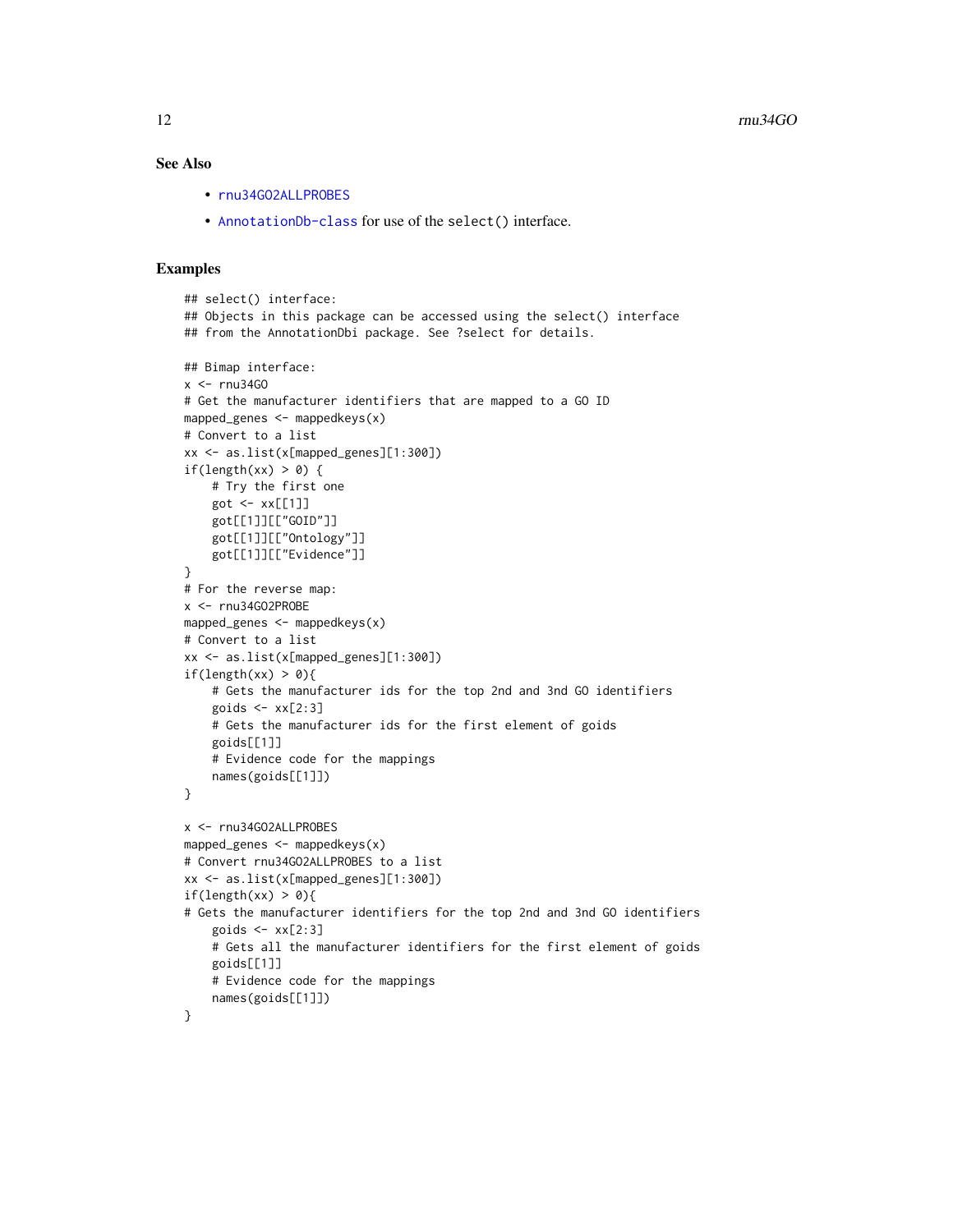<span id="page-12-0"></span>

DEPRECATED. Counts in the MAPCOUNT table are out of sync and should not be used.

rnu34MAPCOUNTS provides the "map count" (i.e. the count of mapped keys) for each map in package rnu34.db.

#### **Details**

DEPRECATED. Counts in the MAPCOUNT table are out of sync and should not be used.

This "map count" information is precalculated and stored in the package annotation DB. This allows some quality control and is used by the [checkMAPCOUNTS](#page-0-0) function defined in AnnotationDbi to compare and validate different methods (like count.mappedkeys $(x)$  or sum(!is.na(as.list(x)))) for getting the "map count" of a given map.

rnu34ORGANISM *The Organism information for rnu34*

#### Description

rnu34ORGANISM is an R object that contains a single item: a character string that names the organism for which rnu34 was built. rnu34ORGPKG is an R object that contains a chararcter vector with the name of the organism package that a chip package depends on for its gene-centric annotation.

#### Details

Although the package name is suggestive of the organism for which it was built, rnu34ORGANISM provides a simple way to programmatically extract the organism name. rnu34ORGPKG provides a simple way to programmatically extract the name of the parent organism package. The parent organism package is a strict dependency for chip packages as this is where the gene cetric information is ultimately extracted from. The full package name will always be this string plus the extension ".db". But most programatic acces will not require this extension, so its more convenient to leave it out.

#### See Also

• [AnnotationDb-class](#page-0-0) for use of the select() interface.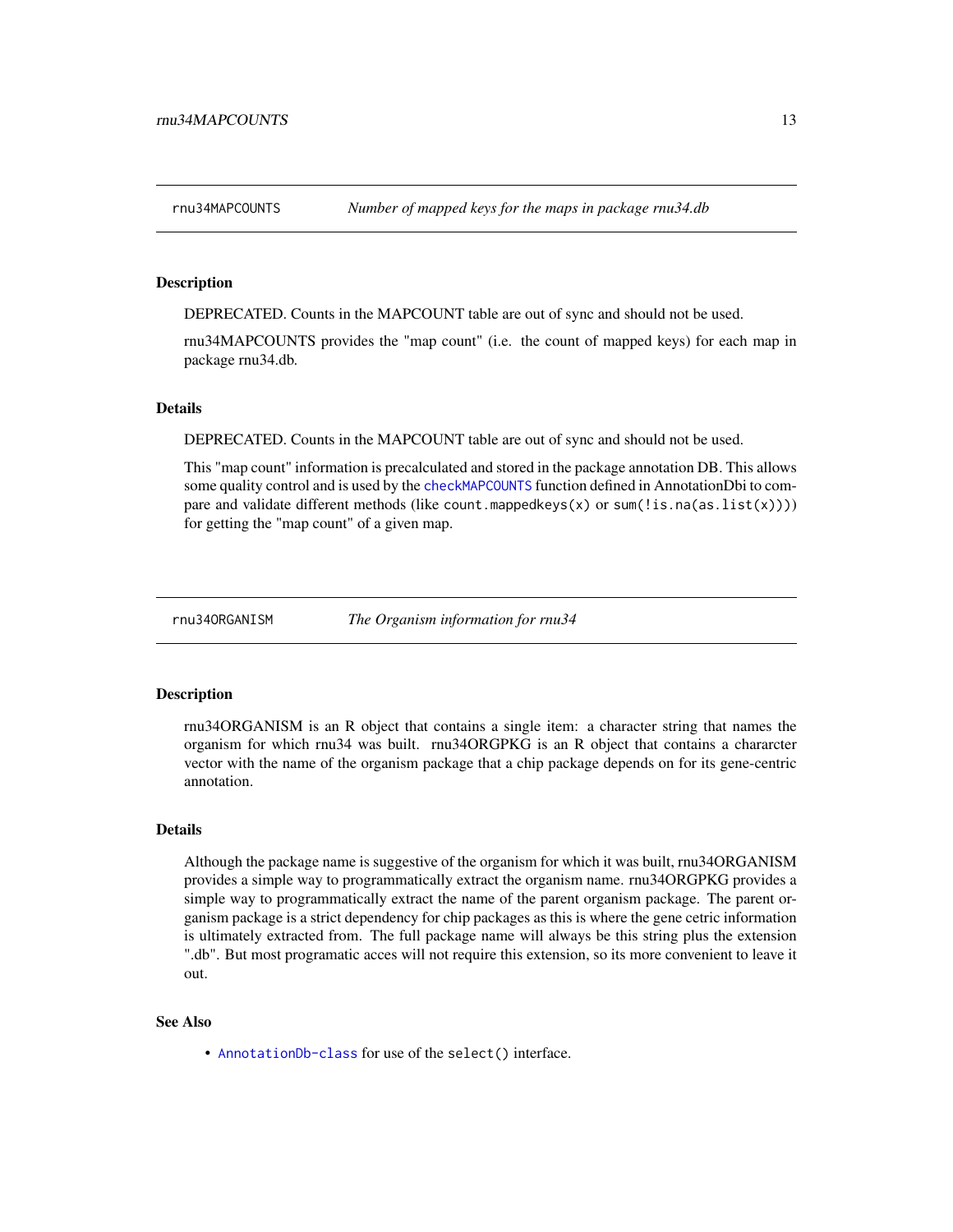#### Examples

```
## select() interface:
## Objects in this package can be accessed using the select() interface
## from the AnnotationDbi package. See ?select for details.
## Bimap interface:
rnu34ORGANISM
rnu34ORGPKG
```
rnu34PATH *Mappings between probe identifiers and KEGG pathway identifiers*

#### Description

KEGG (Kyoto Encyclopedia of Genes and Genomes) maintains pathway data for various organisms.

rnu34PATH maps probe identifiers to the identifiers used by KEGG for pathways in which the genes represented by the probe identifiers are involved

rnu34PATH2PROBE is an R object that provides mappings between KEGG identifiers and manufacturer identifiers.

#### Details

Each KEGG pathway has a name and identifier. Pathway name for a given pathway identifier can be obtained using the KEGG data package that can either be built using AnnBuilder or downloaded from Bioconductor <http://www.bioconductor.org>.

Graphic presentations of pathways are searchable at url http://www.genome.ad.jp/kegg/pathway.html by using pathway identifiers as keys.

Mappings were based on data provided by: KEGG GENOME ftp://ftp.genome.jp/pub/kegg/genomes With a date stamp from the source of: 2011-Mar15

#### References

<http://www.genome.ad.jp/kegg/>

#### See Also

• [AnnotationDb-class](#page-0-0) for use of the select() interface.

```
## select() interface:
## Objects in this package can be accessed using the select() interface
## from the AnnotationDbi package. See ?select for details.
## Bimap interface:
x < - rnu34PATH
```
<span id="page-13-0"></span>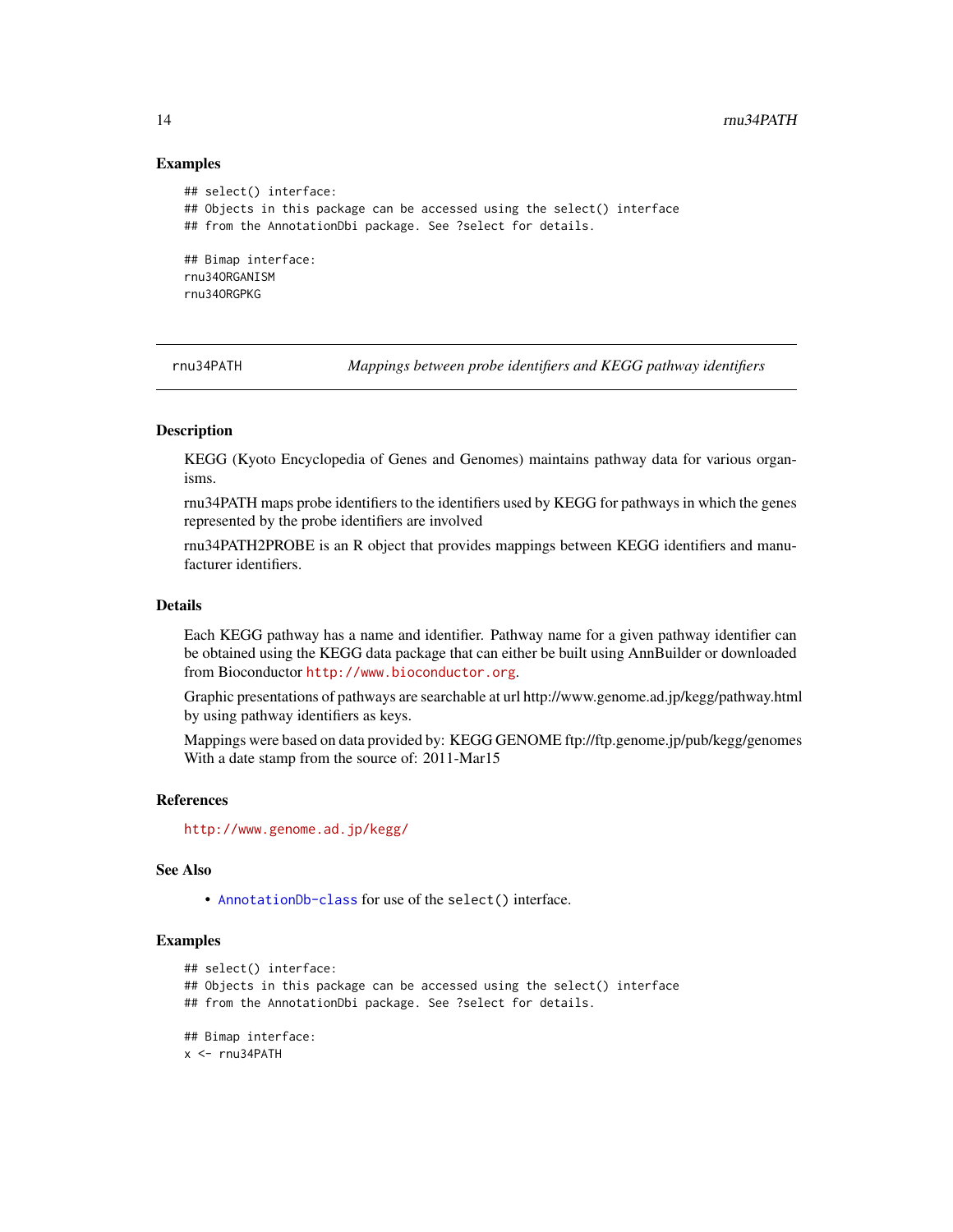#### <span id="page-14-0"></span> $r_{\rm H}$  rnu34PFAM 15

```
# Get the probe identifiers that are mapped to a KEGG pathway ID
mapped_probes <- mappedkeys(x)
# Convert to a list
xx <- as.list(x[mapped_probes][1:300])
if(length(xx) > 0) {
 # Get the PATH for the first five probes
 xx[1:5]
 # Get the first one
 xx[[1]]
}
x <- rnu34PATH
mapped_probes <- mappedkeys(x)
# Now convert the rnu34PATH2PROBE object to a list
xx <- as.list(x[mapped_probes][1:300])
if(length(xx) > 0){
    # Get the probe identifiers for the first two pathway identifiers
   xx[1:2]
    # Get the first one
   xx[[1]]
}
```
rnu34PFAM *Maps between Manufacturer Identifiers and PFAM Identifiers*

#### Description

rnu34PFAM is an R object that provides mappings between manufacturer identifiers and PFAM identifiers.

#### Details

The bimap interface for PFAM is defunct. Please use select() interface to PFAM identifiers. See ?AnnotationDbi::select for details.

rnu34PMID *Maps between Manufacturer Identifiers and PubMed Identifiers*

#### Description

rnu34PMID is an R object that provides mappings between manufacturer identifiers and PubMed identifiers. rnu34PMID2PROBE is an R object that provides mappings between PubMed identifiers and manufacturer identifiers.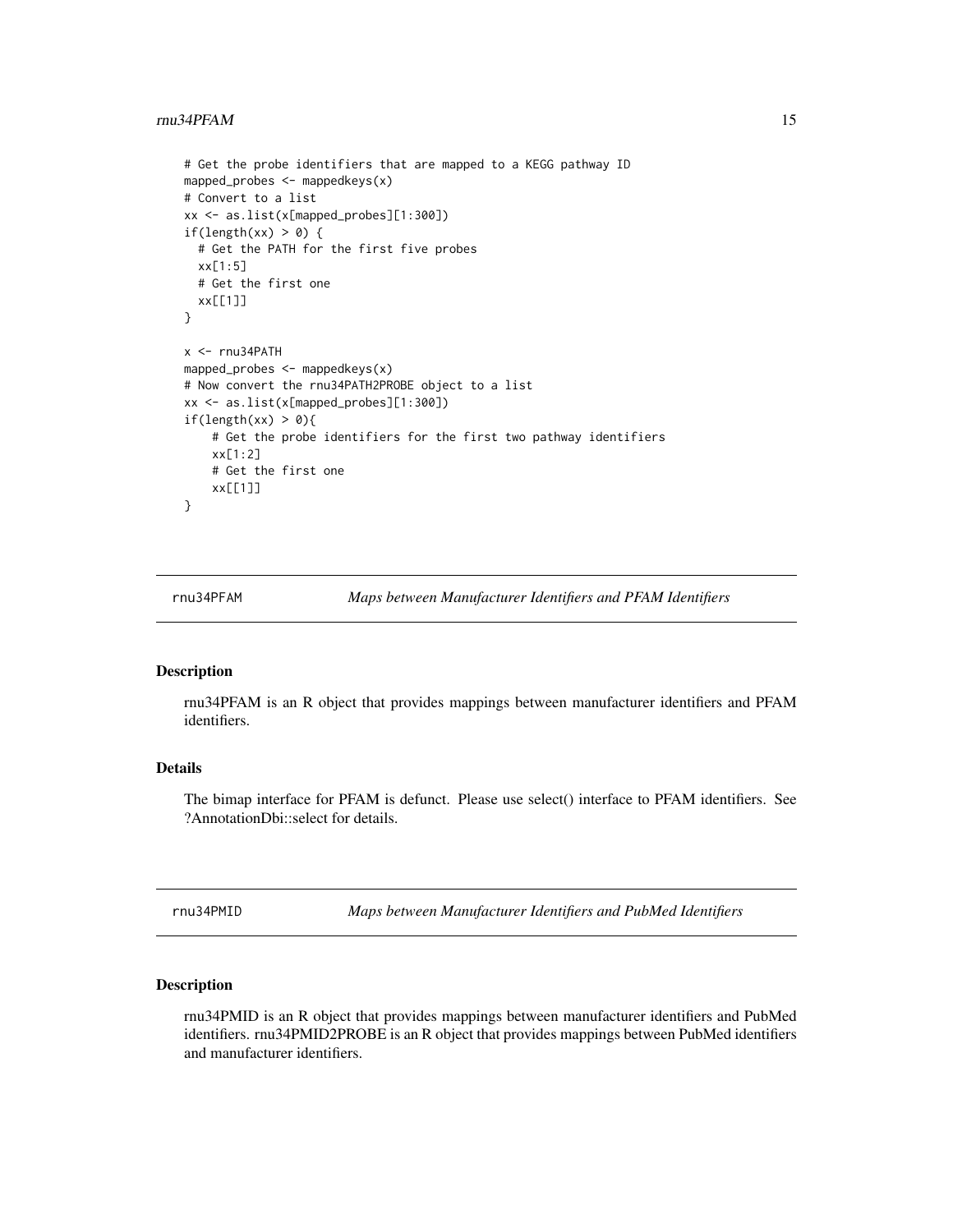#### Details

When rnu34PMID is viewed as a list each manufacturer identifier is mapped to a named vector of PubMed identifiers. The name associated with each vector corresponds to the manufacturer identifier. The length of the vector may be one or greater, depending on how many PubMed identifiers a given manufacturer identifier is mapped to. An NA is reported for any manufacturer identifier that cannot be mapped to a PubMed identifier.

When rnu34PMID2PROBE is viewed as a list each PubMed identifier is mapped to a named vector of manufacturer identifiers. The name represents the PubMed identifier and the vector contains all manufacturer identifiers that are represented by that PubMed identifier. The length of the vector may be one or longer, depending on how many manufacturer identifiers are mapped to a given PubMed identifier.

Titles, abstracts, and possibly full texts of articles can be obtained from PubMed by providing a valid PubMed identifier. The pubmed function of annotate can also be used for the same purpose.

Mappings were based on data provided by: Entrez Gene ftp://ftp.ncbi.nlm.nih.gov/gene/DATA With a date stamp from the source of: 2021-Apr14

#### References

<https://www.ncbi.nlm.nih.gov/entrez/query.fcgi?db=PubMed>

#### See Also

• [AnnotationDb-class](#page-0-0) for use of the select() interface.

```
## select() interface:
## Objects in this package can be accessed using the select() interface
## from the AnnotationDbi package. See ?select for details.
## Bimap interface:
x < - rnu34PMID
# Get the probe identifiers that are mapped to any PubMed ID
mapped_probes \leq mappedkeys(x)
# Convert to a list
xx <- as.list(x[mapped_probes][1:300])
if(length(xx) > 0){
    # Get the PubMed identifiers for the first two probe identifiers
    xx[1:2]
    # Get the first one
    xx[[1]]
    if(interactive() && !is.null(xx[[1]]) && !is.na(xx[[1]])
       && require(annotate)){
        # Get article information as XML files
        xmls < -pubmed(xx[[1]], disp = "data")# View article information using a browser
        pubmed(xx[[1]], disp = "browser")
    }
}
```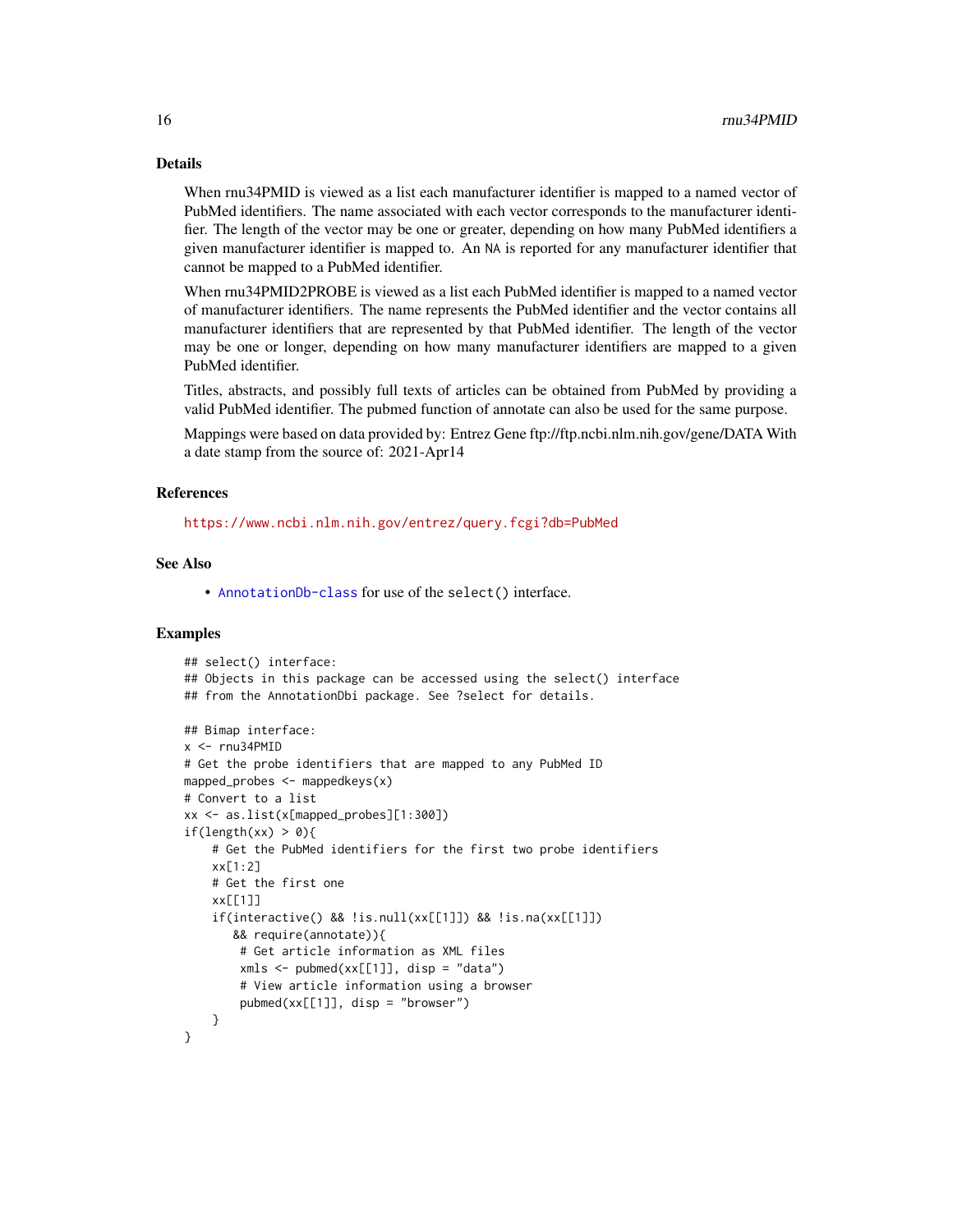#### <span id="page-16-0"></span>rnu34PROSITE 17

```
x <- rnu34PMID2PROBE
mapped_probes <- mappedkeys(x)
# Now convert the reverse map object rnu34PMID2PROBE to a list
xx <- as.list(x[mapped_probes][1:300])
if(length(xx) > 0){
    # Get the probe identifiers for the first two PubMed identifiers
    xx[1:2]
    # Get the first one
   xx[[1]]
    if(interactive() && require(annotate)){
       # Get article information as XML files for a PubMed id
       xmls <- pubmed(names(xx)[1], disp = "data")
       # View article information using a browser
       pubmed(names(xx)[1], disp = "browser")
   }
}
```
rnu34PROSITE *Maps between Manufacturer Identifiers and PROSITE Identifiers*

#### **Description**

rnu34PROSITE is an R object that provides mappings between manufacturer identifiers and PROSITE identifiers.

#### Details

The bimap interface for PROSITE is defunct. Please use select() interface to PROSITE identifiers. See ?AnnotationDbi::select for details.

rnu34REFSEQ *Map between Manufacturer Identifiers and RefSeq Identifiers*

#### Description

rnu34REFSEQ is an R object that provides mappings between manufacturer identifiers and RefSeq identifiers.

#### Details

Each manufacturer identifier is mapped to a named vector of RefSeq identifiers. The name represents the manufacturer identifier and the vector contains all RefSeq identifiers that can be mapped to that manufacturer identifier. The length of the vector may be one or greater, depending on how many RefSeq identifiers a given manufacturer identifier can be mapped to. An NA is reported for any manufacturer identifier that cannot be mapped to a RefSeq identifier at this time.

RefSeq identifiers differ in format according to the type of record the identifiers are for as shown below: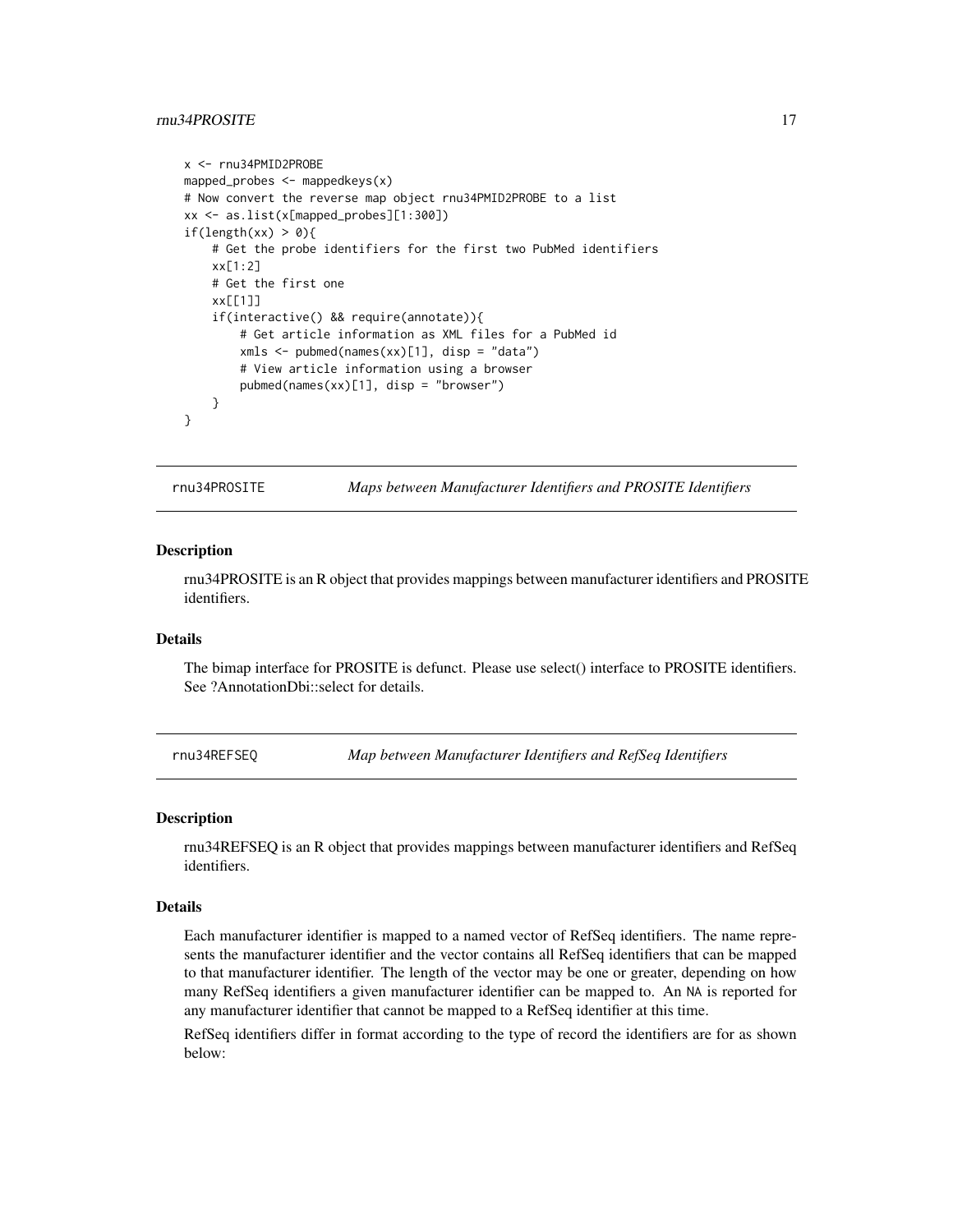NG\\_XXXXX: RefSeq accessions for genomic region (nucleotide) records

NM\\_XXXXX: RefSeq accessions for mRNA records

NC\\_XXXXX: RefSeq accessions for chromosome records

NP\\_XXXXX: RefSeq accessions for protein records

XR\\_XXXXX: RefSeq accessions for model RNAs that are not associated with protein products

XM\\_XXXXX: RefSeq accessions for model mRNA records

XP\\_XXXXX: RefSeq accessions for model protein records

Where XXXXX is a sequence of integers.

NCBI <https://www.ncbi.nlm.nih.gov/RefSeq/> allows users to query the RefSeq database using RefSeq identifiers.

Mappings were based on data provided by: Entrez Gene ftp://ftp.ncbi.nlm.nih.gov/gene/DATA With a date stamp from the source of: 2021-Apr14

#### References

<https://www.ncbi.nlm.nih.gov> <https://www.ncbi.nlm.nih.gov/RefSeq/>

#### See Also

• [AnnotationDb-class](#page-0-0) for use of the select() interface.

```
## select() interface:
## Objects in this package can be accessed using the select() interface
## from the AnnotationDbi package. See ?select for details.
## Bimap interface:
x <- rnu34REFSEQ
# Get the probe identifiers that are mapped to any RefSeq ID
mapped_probes <- mappedkeys(x)
# Convert to a list
xx <- as.list(x[mapped_probes][1:300])
if(length(xx) > \theta) {
  # Get the REFSEQ for the first five probes
  xx[1:5]
  # Get the first one
  xx[[1]]
}
```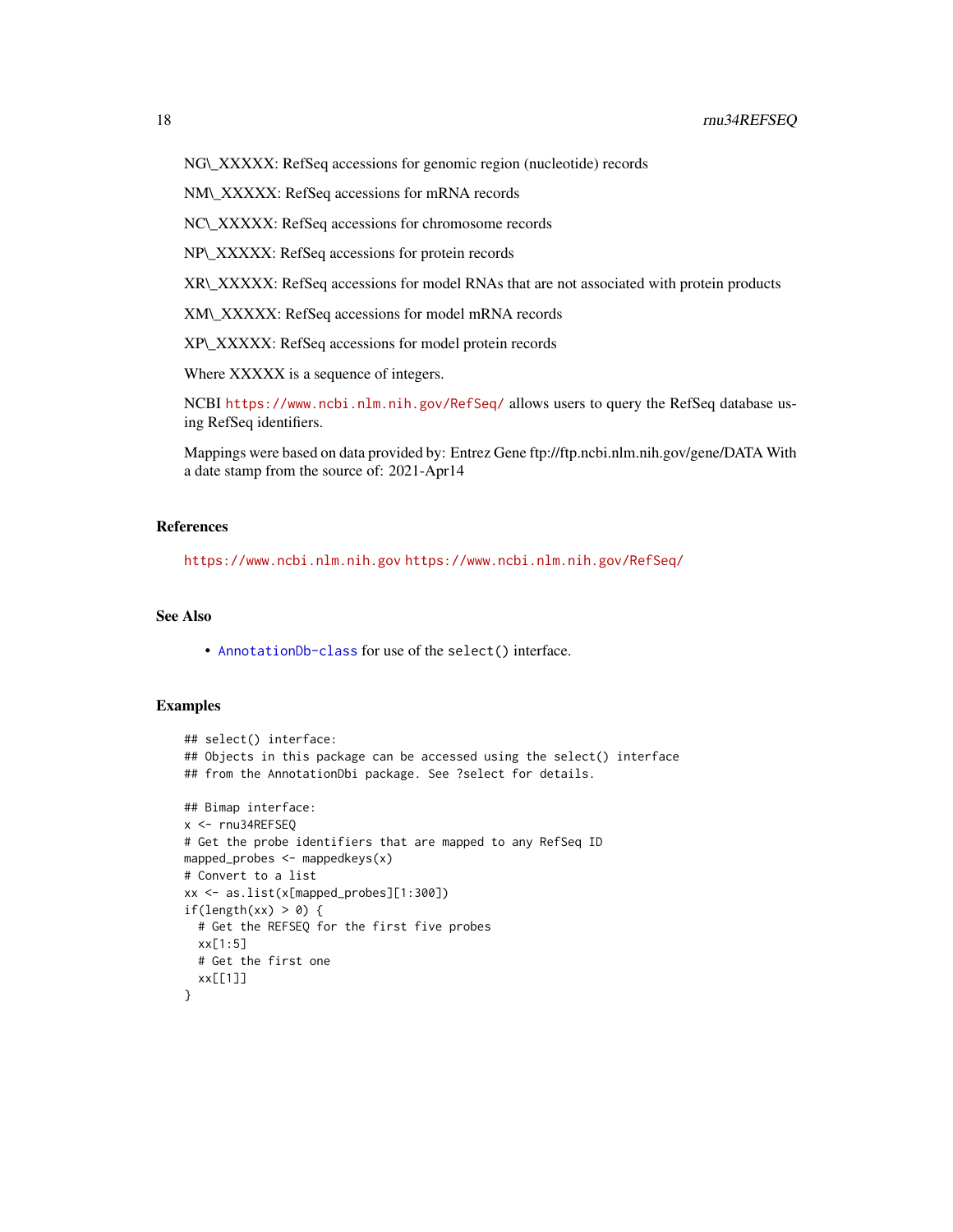<span id="page-18-0"></span>

rnu34SYMBOL is an R object that provides mappings between manufacturer identifiers and gene abbreviations.

#### Details

Each manufacturer identifier is mapped to an abbreviation for the corresponding gene. An NA is reported if there is no known abbreviation for a given gene.

Symbols typically consist of 3 letters that define either a single gene (ABC) or multiple genes (ABC1, ABC2, ABC3). Gene symbols can be used as key words to query public databases such as Entrez Gene.

Mappings were based on data provided by: Entrez Gene ftp://ftp.ncbi.nlm.nih.gov/gene/DATA With a date stamp from the source of: 2021-Apr14

#### References

<https://www.ncbi.nlm.nih.gov/entrez/query.fcgi?db=gene>

#### See Also

• [AnnotationDb-class](#page-0-0) for use of the select() interface.

```
## select() interface:
## Objects in this package can be accessed using the select() interface
## from the AnnotationDbi package. See ?select for details.
## Bimap interface:
x <- rnu34SYMBOL
# Get the probe identifiers that are mapped to a gene symbol
mapped_probes <- mappedkeys(x)
# Convert to a list
xx <- as.list(x[mapped_probes][1:300])
if(length(xx) > 0) {
  # Get the SYMBOL for the first five probes
  xx[1:5]
  # Get the first one
  xx[[1]]
}
```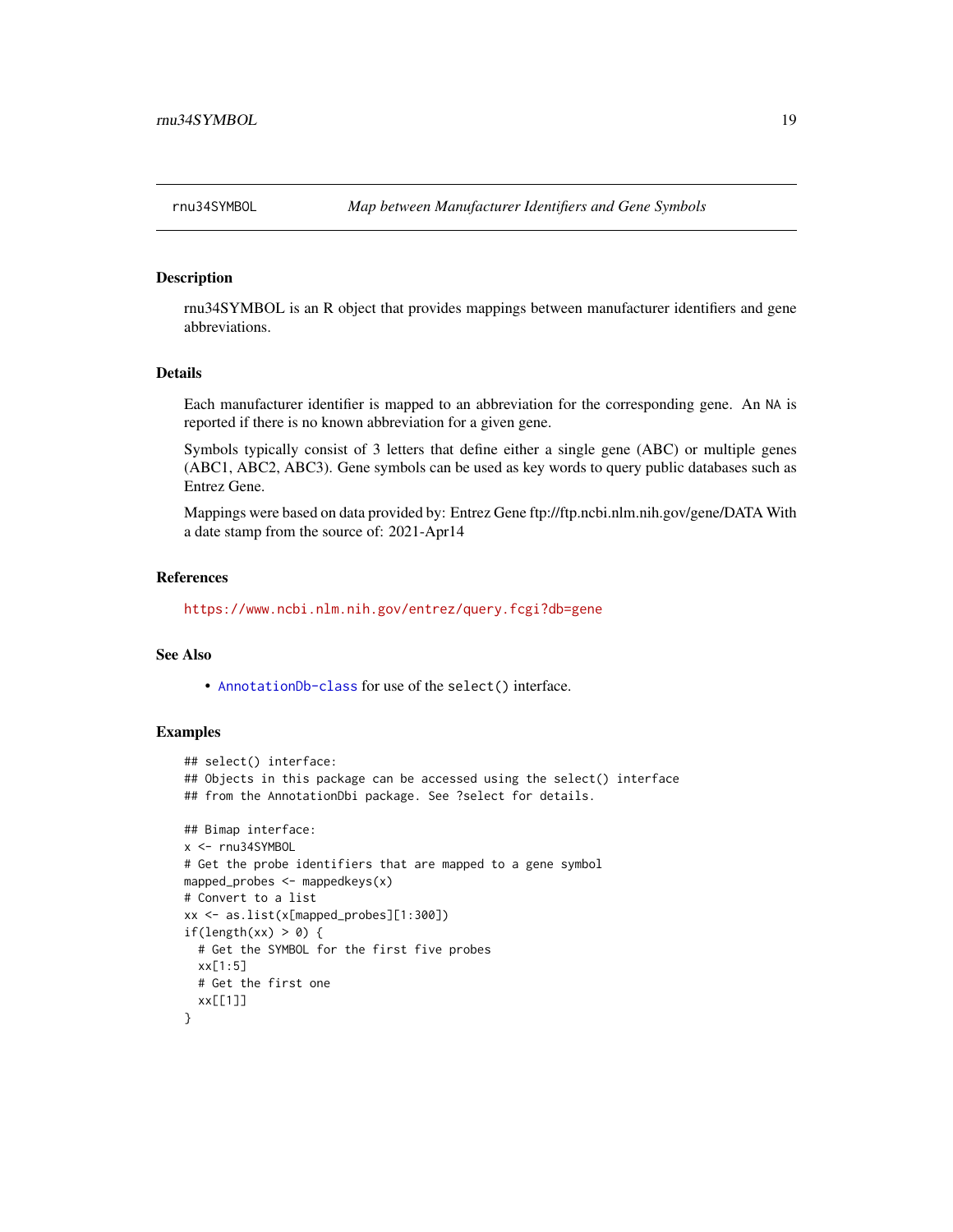<span id="page-19-0"></span>

rnu34UNIPROT is an R object that contains mappings between the manufacturer identifiers and Uniprot accession numbers.

#### Details

This object is a simple mapping of manufacturer identifiers to Uniprot Accessions.

Mappings were based on data provided by NCBI (link above) with an exception for fly, which required retrieving the data from ensembl <http://www.ensembl.org/biomart/martview/>

#### See Also

• [AnnotationDb-class](#page-0-0) for use of the select() interface.

#### Examples

```
## select() interface:
## Objects in this package can be accessed using the select() interface
## from the AnnotationDbi package. See ?select for details.
## Bimap interface:
x <- rnu34UNIPROT
# Get the entrez gene IDs that are mapped to an Uniprot ID
mapped_genes <- mappedkeys(x)
# Convert to a list
xx <- as.list(x[mapped_genes][1:300])
if(length(xx) > 0) {
  # Get the Uniprot IDs for the first five genes
  xx[1:5]
  # Get the first one
  xx[[1]]
}
```
rnu34\_dbconn *Collect information about the package annotation DB*

#### Description

Some convenience functions for getting a connection object to (or collecting information about) the package annotation DB.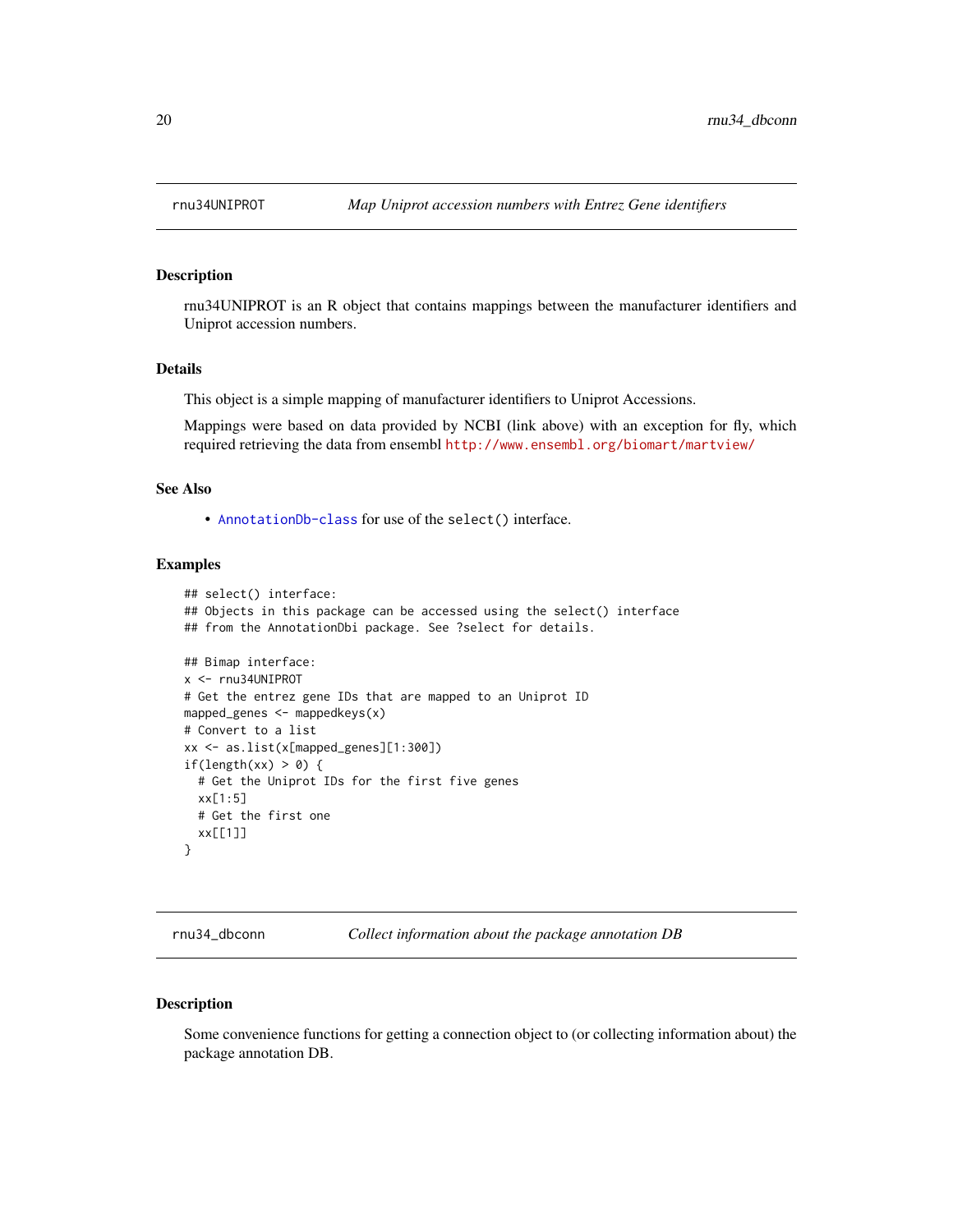<span id="page-20-0"></span>rnu34\_dbconn 21

#### Usage

```
rnu34_dbconn()
rnu34_dbfile()
rnu34_dbschema(file="", show.indices=FALSE)
rnu34_dbInfo()
```
#### Arguments

| file         | A connection, or a character string naming the file to print to (see the file<br>argument of the cat function for the details). |
|--------------|---------------------------------------------------------------------------------------------------------------------------------|
| show.indices | The CREATE INDEX statements are not shown by default. Use show, indices=TRUE<br>to get them.                                    |

#### Details

rnu34\_dbconn returns a connection object to the package annotation DB. IMPORTANT: Don't call [dbDisconnect](#page-0-0) on the connection object returned by rnu34\_dbconn or you will break all the [AnnDbObj](#page-0-0) objects defined in this package!

rnu34\_dbfile returns the path (character string) to the package annotation DB (this is an SQLite file).

rnu34\_dbschema prints the schema definition of the package annotation DB.

rnu34\_dbInfo prints other information about the package annotation DB.

#### Value

rnu34\_dbconn: a DBIConnection object representing an open connection to the package annotation DB.

rnu34\_dbfile: a character string with the path to the package annotation DB.

rnu34\_dbschema: none (invisible NULL).

rnu34\_dbInfo: none (invisible NULL).

#### See Also

[dbGetQuery](#page-0-0), [dbConnect](#page-0-0), [dbconn](#page-0-0), [dbfile](#page-0-0), [dbschema](#page-0-0), [dbInfo](#page-0-0)

## Examples

```
library(DBI)
## Count the number of rows in the "probes" table:
dbGetQuery(rnu34_dbconn(), "SELECT COUNT(*) FROM probes")
```

```
rnu34_dbschema()
```
rnu34\_dbInfo()